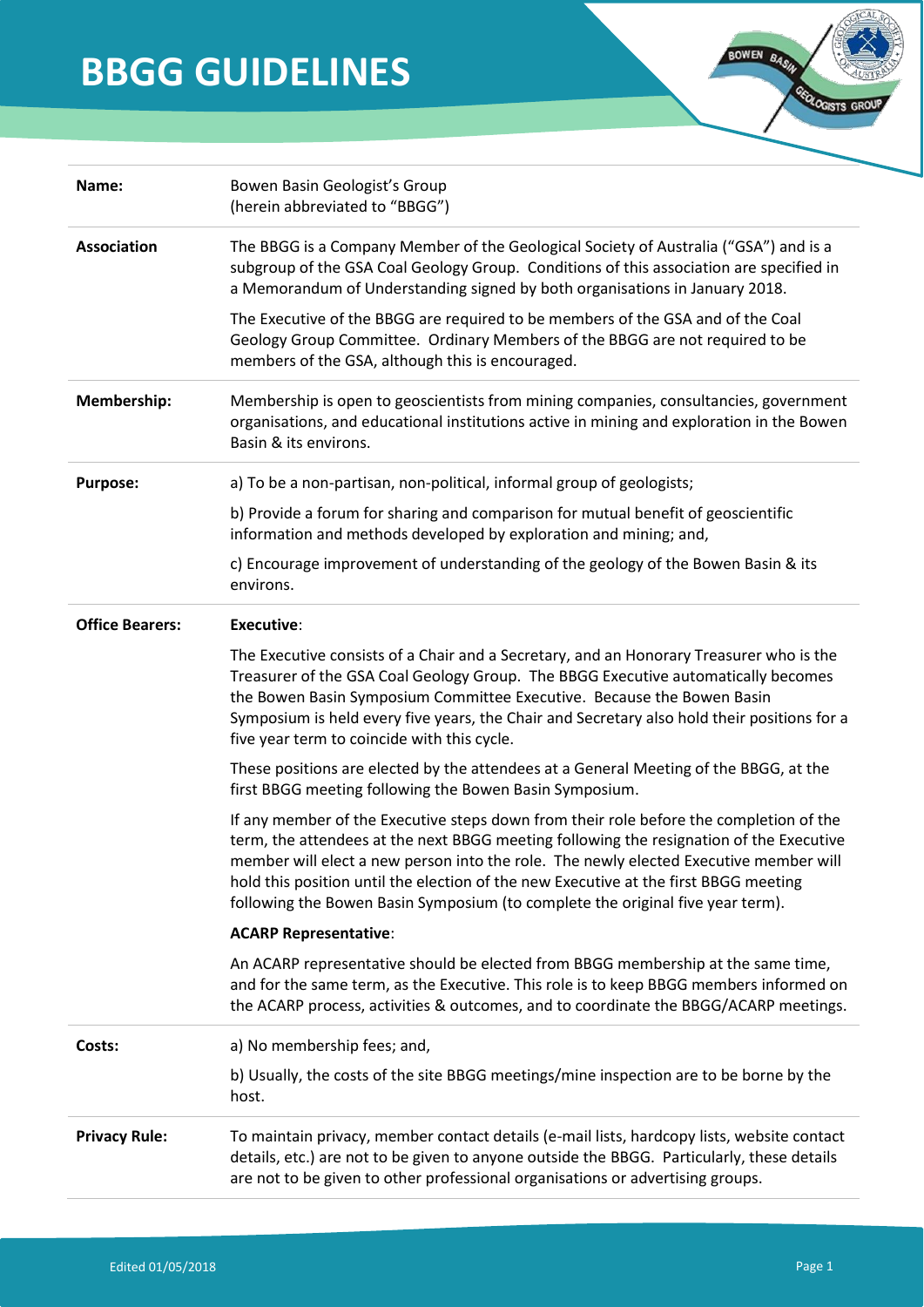# **BBGG GUIDELINES**

| <b>Meetings:</b>    | <b>BBGG Meeting</b>                                                                                                                                                                                                                                                                |
|---------------------|------------------------------------------------------------------------------------------------------------------------------------------------------------------------------------------------------------------------------------------------------------------------------------|
|                     | a) Generally, to be held at a coal mine site in Queensland;                                                                                                                                                                                                                        |
|                     | b) Three meetings per year (early, middle, late) that run for one day each;                                                                                                                                                                                                        |
|                     | c) Rotation of venue between available mine sites; and,                                                                                                                                                                                                                            |
|                     | d) Meetings to consist of a business session, presentations (preferably informal and<br>audience- interactive) and a mine inspection.                                                                                                                                              |
|                     | <b>BBGG-ACARP Meeting</b>                                                                                                                                                                                                                                                          |
|                     | A combined BBGG/ACARP meeting should be held biennially. This to coincide with the<br>normal meeting held in the middle of the year.                                                                                                                                               |
|                     | <b>Bowen Basin Symposium</b>                                                                                                                                                                                                                                                       |
|                     | A major conference is to be held at regular (currently 5-yearly) intervals to cover the<br>geoscientific issues which have transpired and are emerging during the interim period. A<br>separate Bowen Basing Symposium Committee is to be formed to administer this<br>conference. |
|                     | Note: information about the Symposium and its Committee roles is contained in a<br>separate set of documents                                                                                                                                                                       |
| <b>Awards:</b>      | The Leichhardt Award is to be awarded biennially and should be presented at the<br>combined BBGG-ACARP meeting.                                                                                                                                                                    |
|                     | The rules governing the Leichhardt Award and the Nomination Form for this award can<br>be found on the BBGG website.                                                                                                                                                               |
| <b>Publication:</b> | While papers presented at BBGG meetings are usually not published, the opportunity is<br>available.                                                                                                                                                                                |
|                     | Presentations given at BBGG meetings will be published on a totally voluntary basis and<br>this is purely at the discretion of the author/s of the presentation/s.                                                                                                                 |
|                     | The BBGG's media for these publications is the Geological Society of Australia's Coal<br>Geology Group journal and the BBGG website (see below).                                                                                                                                   |
| Website:            | The BBGG website is to be managed by the Secretary and, generally, is to contain<br>information about: the BBGG, news, membership, events, BBGG contact, ACARP projects<br>and a website sitemap.                                                                                  |
|                     | The website is also to have a member sign-up and login facility to allow members to<br>register and change their own contact details. This facility is to be password protected to<br>maintain member privacy.                                                                     |
|                     | The BBGG website's homepage address is: bbgg.cqu.edu.au                                                                                                                                                                                                                            |
|                     |                                                                                                                                                                                                                                                                                    |

**ICAL** 

GEOLOGISTS GR

BOWEN BASH